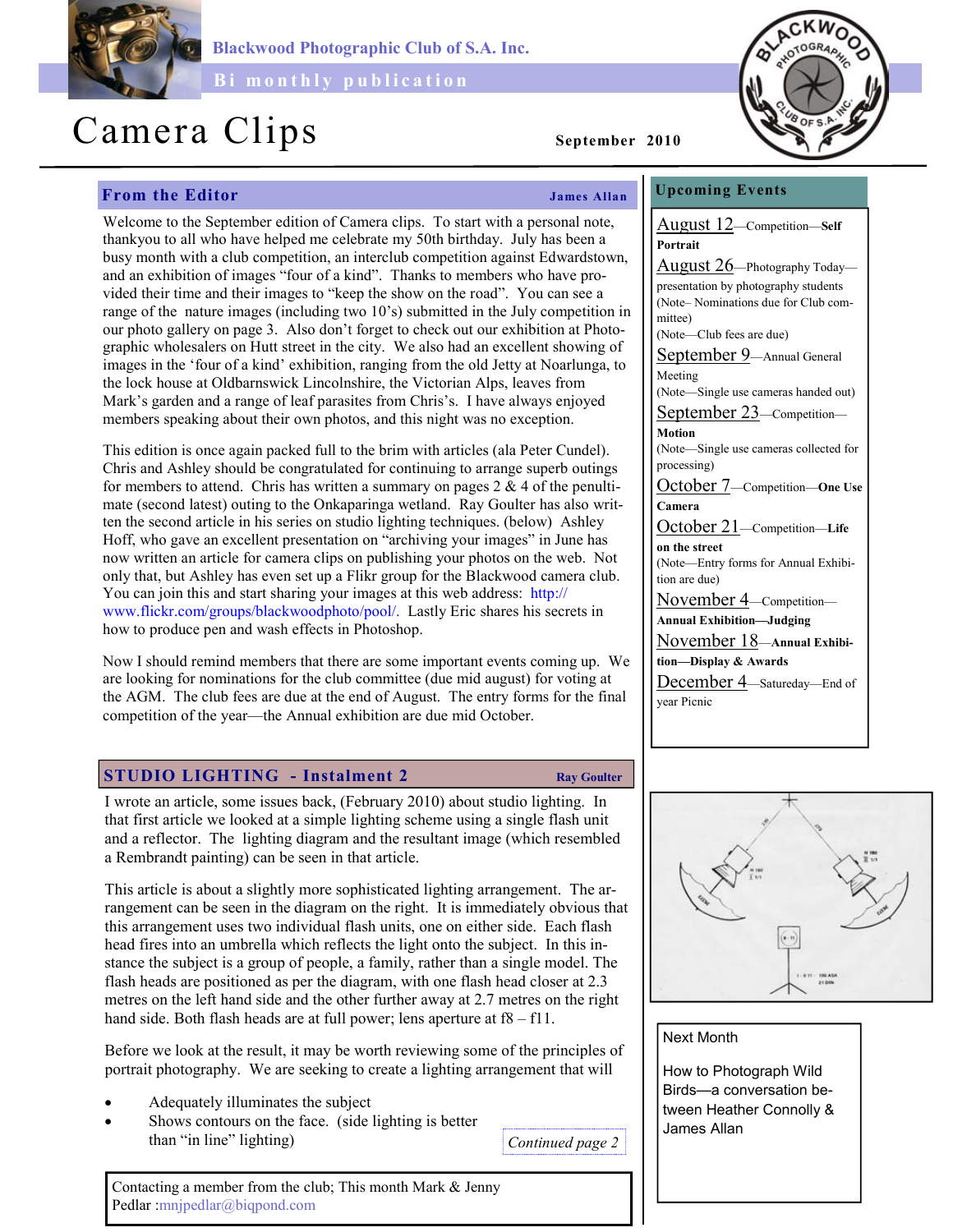#### STUDIO LIGHTING - Instalment 2 (continued from page 1) Ray Goulter

Light that is soft and does not highlight unwanted features like wrinkles and blemishes

In this instance the 2 flash units provide adequate lighting for the whole family. Having the units at different distances means that there will be a faint shadow on one side of the face allowing for facial features to be seen clearly. The umbrellas are used so that the light will be soft and diffuse, avoiding unattractive harsh sharp edged shadows. The background is illuminated by the same light as the subject.

The resultant image is shown on the right. The flash head positioned closer on the left hand side gives a stronger illumination of the subjects on the left, especially the girl . The flash head on the right side gives greater illumination to the young boy. The left side of the mother's face is getting illumination from both flash heads. The right side of her face is illuminated by the flash head positioned at the left. The face of the father is receiving about the same extent of illumination from both flash heads so is the most "neutral" as far as this lighting set-up is concerned. It's a fair compromise for two flash heads to photograph a family without the need for a further (central) flash head.

As I look at the composition of this image, I find the fern in the background to be a distracting element. The bookcase and the books on the right are also distracting but not to the same extent. This image was selected from a book on lighting schemes. Perhaps the image is now a little dated. However, for the purpose of this discussion the image is an excellent example of the results that can be obtained using this studio lighting set-up.

This lighting set-up can be achieved using our club's own studio equipment. I borrowed the club flash units from Gary Secombe. I used two light boxes instead of umbrella reflectors. I've taken a photo of a PET bottle with a beanie on top. The effect is similar to the image presented above. The slightly stronger lighting of the flash unit positioned to the left is quite noticeable but not overpowering. The result gives a better 3-dimensional effect than the single flash scheme that I discussed previously.

I'll discuss more on studio lighting in future issues, where we'll move to the first of a triple-head set-up.





#### **Onkaparinga Conservation Park photo shoot** - Chris Schulz

Another weekend, another Blackwood Photography Club outing! Ashley and I organised this meeting for 2pm at the Onkaparinga Conservation Park Wetlands Walk on 11-Jul-2010 to both have an outing and provide members with an opportunity to get some nature photos for the upcoming Nature competition.

Inclement weather over the weekend had threatened to make this a difficult photographic scenario, but we were met with a crisp, sunny winter afternoon – and probably accounts for the great turnout – 13 by my reckoning!

We collected cameras, lenses, tripods & backpacks from our cars and set out along the river – being greeted almost immediately by a heron that refused to sit still long enough to have its image taken. Fortunately, flocks of pelicans flew overhead, allowing a few shots to be captured in flight.

Our little group then began to split up – some sauntering slowly, others wandering to known areas further along the river bank, and a few checking out the waters edge or the reeds, and a few lagging behind.

Many photo opportunities arose allowing the bags of lenses and focal lengths to be tested, including:

• Eric pointed out a pair of kangaroos which some of us tried to record – with varying degrees of success



Oxalis



Ray Goulter—photographing waterbirds

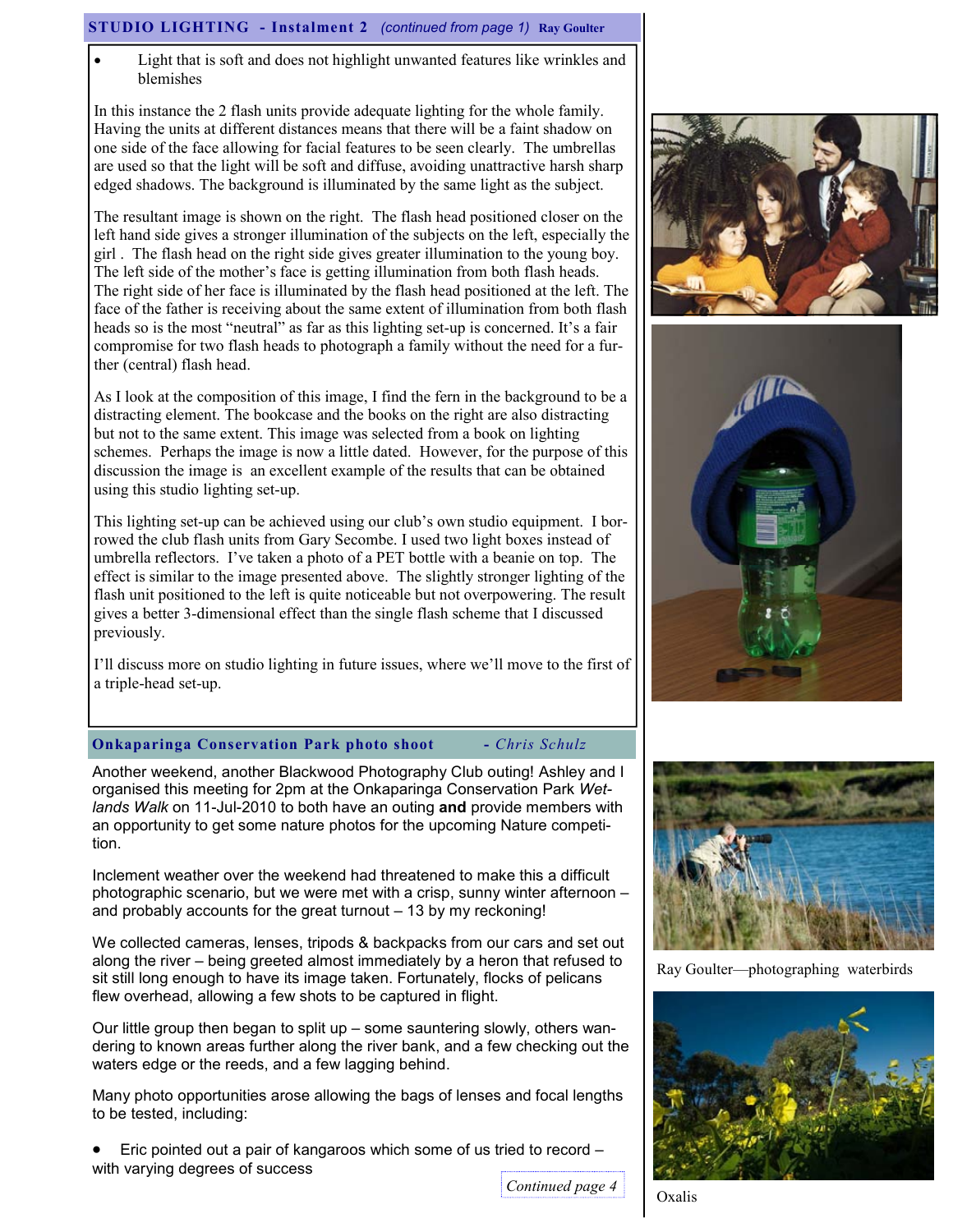















Sea Anenome—Heather Conolly Fairies Paradise—Matt Carr

Brown Tree Frog—James Allan Musk Lorikeets—Richard Wormald

Happy Birthday Mr Wells —Jim Trice Fungi—Gary Secombe

Bottlebrush—Eric Budworth Female Red Tailed Black Cockatoo—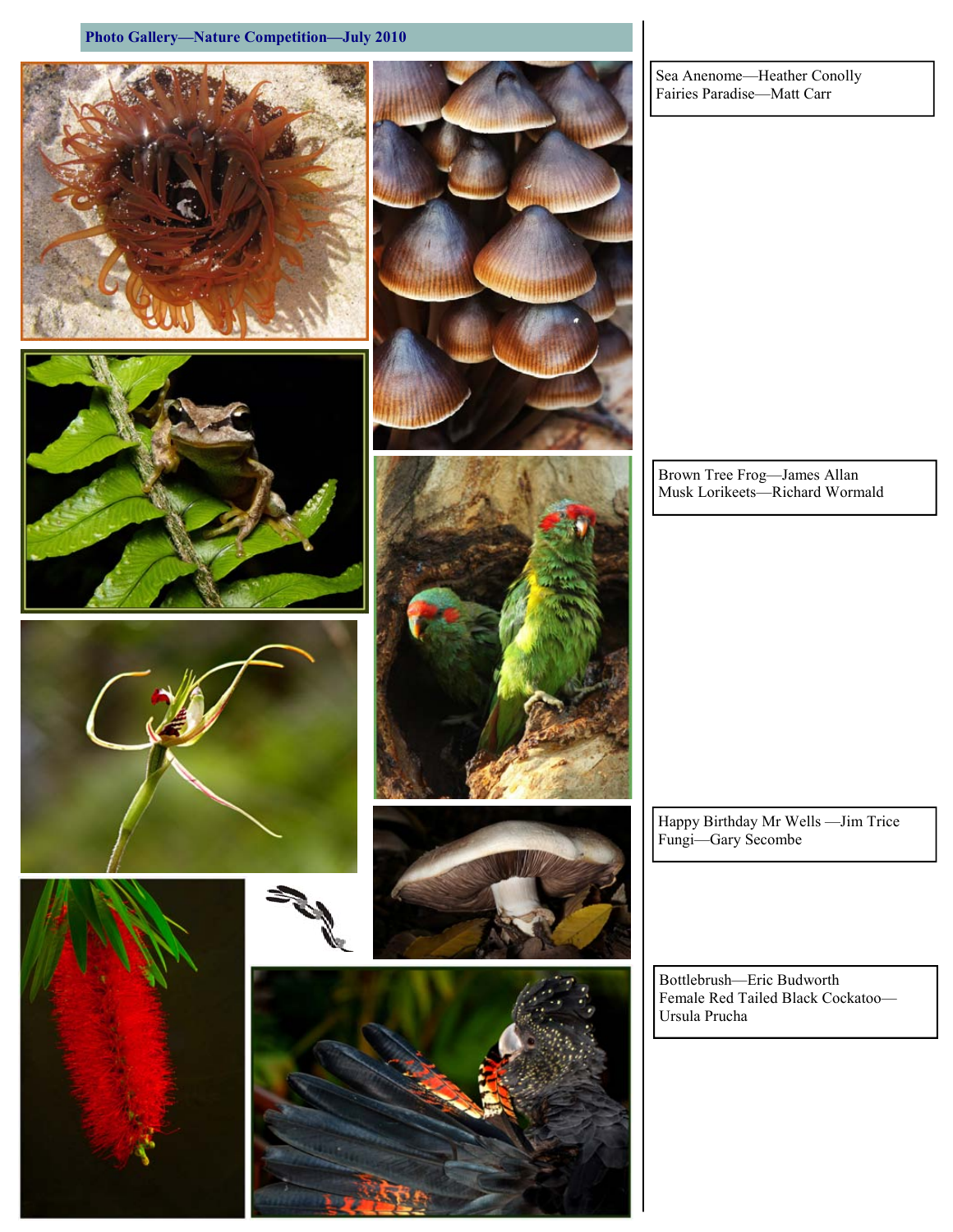#### Onkaparinga Conservation Park photo shoot (Continued from page 2)

• tall grass and seed heads provided some interesting effects despite the wind - one successfully captured and used in the subsequent Nature competition scoring a 6

• The lagoon allowed a number of wading birds including stilts & herons to share our afternoon and even get a few images – long lenses essential

• Pelicans got in on the act again on the lagoon

Inanimate objects such as logs and prickly pear along the river bank provided some contrast enriched images - even the humble Oxalis (sour sob) came in for attention close up

By 4pm, most had captured what images they wanted, though Ashley & I hung around, Ashley keen to try out his view camera and some filters.

The light was also getting interesting, and a few more images were recorded by both of us. And some more outings discussed…….

To those that attended, we trust you enjoyed yourselves and got the image that will score you a 10 in an upcoming competition.

For those wanting to come out again, we have a few more outings planned – hopefully once a month:

• Adelaide Central Market on 7-Aug-2010 at 7:45-8:00am by the south eastern entrance (nearest the law courts) - ideal for a street shooting exercise. This will probably be followed by breakfast at around 9am.

• A night shoot around the illuminated buildings of Adelaide and North Adelaide – date TBA – but a warmer night might be a good idea – although wet buildings do look good!

The West Terrace Cemetery – date TBA and depends on permission.

Hope to see you there!

#### Sharing your images on the net Ashley Hoff

One of the joys about modern technologies and communications is the numerous ways we can now share pictures. We can email them to friends and family. We can send them as text messages on our mobile phones. Heck, if you are so inclined, you could even be old fashioned, have pictures printed and send them like postcards… (so, I'm old fashioned J)

We can also upload our pictures and share them on the internet.

Now, you are probably thinking, why would I want to do this? Sometimes its far easier to upload photos online and send out a link to your friends and family. They can view your pictures anywhere they can access the internet. They can also regularly check out your pictures and see new ones as you upload them. Then there are online communities. If you can think of the subject, more then likely there is an online community which you can join and discuss the ins and outs.

Photography is no different. There are a multitude of online photography communities out there. Some are very general, some are very specialised. Here is a quick break down of some of the more popular online communities:

# General Photography Communities

#### www.ausphotography.net.au

Ausphotography is probably the most popular Australian Forum. It caters for all users from the very new beginner towards more advanced users. Includes regular real world meet ups for different regions across Australia.

#### www.fredmiranda.com

One of the most popular international forums (which is typically overrun with people from the USA). The place is big and at times it's easy to get lost amongst the users. Not exactly beginner friendly

Continued page 5



Ashley Hoff on the lagoon grass flat



Up close still a pretty flower



Flight of a pelican

# The Blackwood Photographic Club Flickr Group—at the time of publishing this newsletter

Started: July 2010

Members: 6

Contributors: 4

Photos: 22

Discussion Topics: 0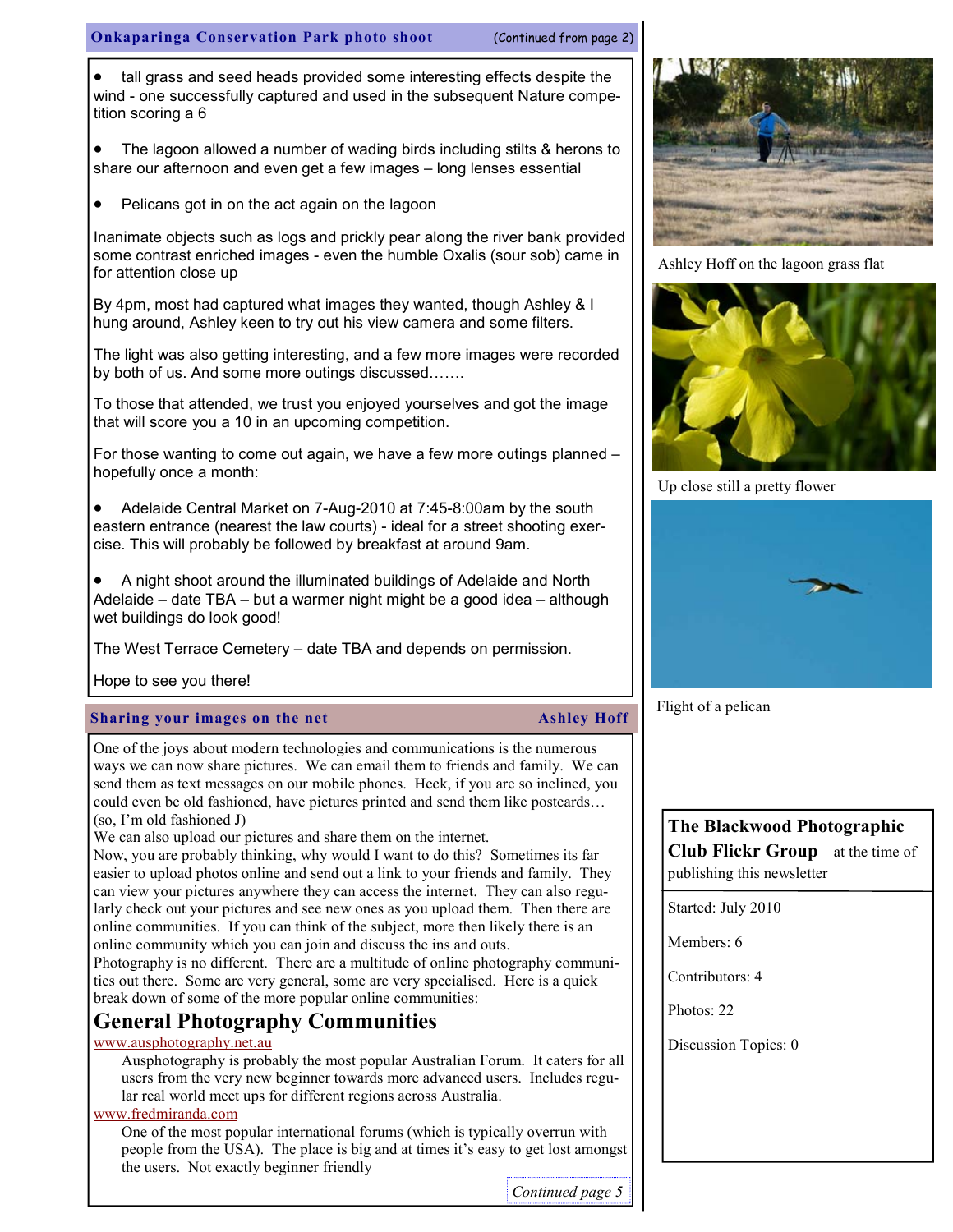#### Sharing your images on the net Continued from page 4

#### www.dpreview.com

Very much a gear and gear review community (not much photo sharing goes on at dpreview). The website is possibly one of the first places one should look when checking for reviews of new equipment, though at times there has been whispers of biased to one certain manufacturer. The discussions mainly deal with equipment and rumours of new equipment

#### www.dslruser.co.uk

The corresponding website and community to the UK print magazine "Digital SLR User". www.flickr.com

More about flickr later, but you may want to check out www.flickr.com/groups/ blackwoodphoto/

# Brand Specific Communities

http://photography-on-the.net/forum Canon users community http://www.nikonians.org Nikon users community www.pentaxforums.com Pentax users community www.dyxum.com Sony/Minolta users community Specialised Photography **Communities** www.apug.org Analogue Photography Users Group (trendy way of saying traditional photography, including film) www.modelmayhem.com Where professional models meet model photographers www.catchfencephotos.net

Motor Sports photography

www.redbubble.com

Online art community. Very useful to

getting your photos out and about and even for selling.

Seriously, I could keep on going, as I have barely scratched the surface with the above list! A WORD OF WARNING

Now, before I continue a word of warning. It is not uncommon to find that you have posted an image online, shared it with a community, only to find it linked somewhere else. One of the hazards with sharing anything online is that others can download and use your image. To a degree, you have to accept this hazard, but there are ways to minimize this happening:

- Make sure you only upload an image that is of sufficient quality to view online typically no bigger then 1024 px on the longest side and around 300kb in size. This may vary from community to community (some have a maximum size of 800px for example), so check the communities rules before uploading.
- Consider adding a signature or watermark to your images If those of you who have seen my images online, you would have seen that I include my name on the bottom right hand corner. Others are a bit more extreme and will include bold watermarks all the way across the image (which can be annoying). Its up to the individual to determine what they feel is right
- Consider putting your name in the EXIF data. You could also use the commercial software "Digimarc" but there is talk that it is as easy to defeat as any other method.

There is a bit of a catch 22 scenario with sharing pictures online. Yes, you may find that someone may use or link to your photos, but you can get vast enjoyment by sharing you pictures with other like minded people. Only you can decide whether you want to be involved or not.

To be continued next edition……..

### Things to do:

- Visit the club page at Flickr
- Create a Flickr Account
- Upload a picture or two
- Join the Blackwood Group
- Add a photo to the group
- Write a comment about someone else's photo

If you don't know how—stay tuned Ashley will explain next edition.





### Stop Press

Heather and Reg Connolly have spotted the first Helmet Orchids for the season. Heather says that they are very small and hard to spot. She tells me that she had spotted these orchids in moist mossy ground to one side of a log, under a fern. Be Alert.